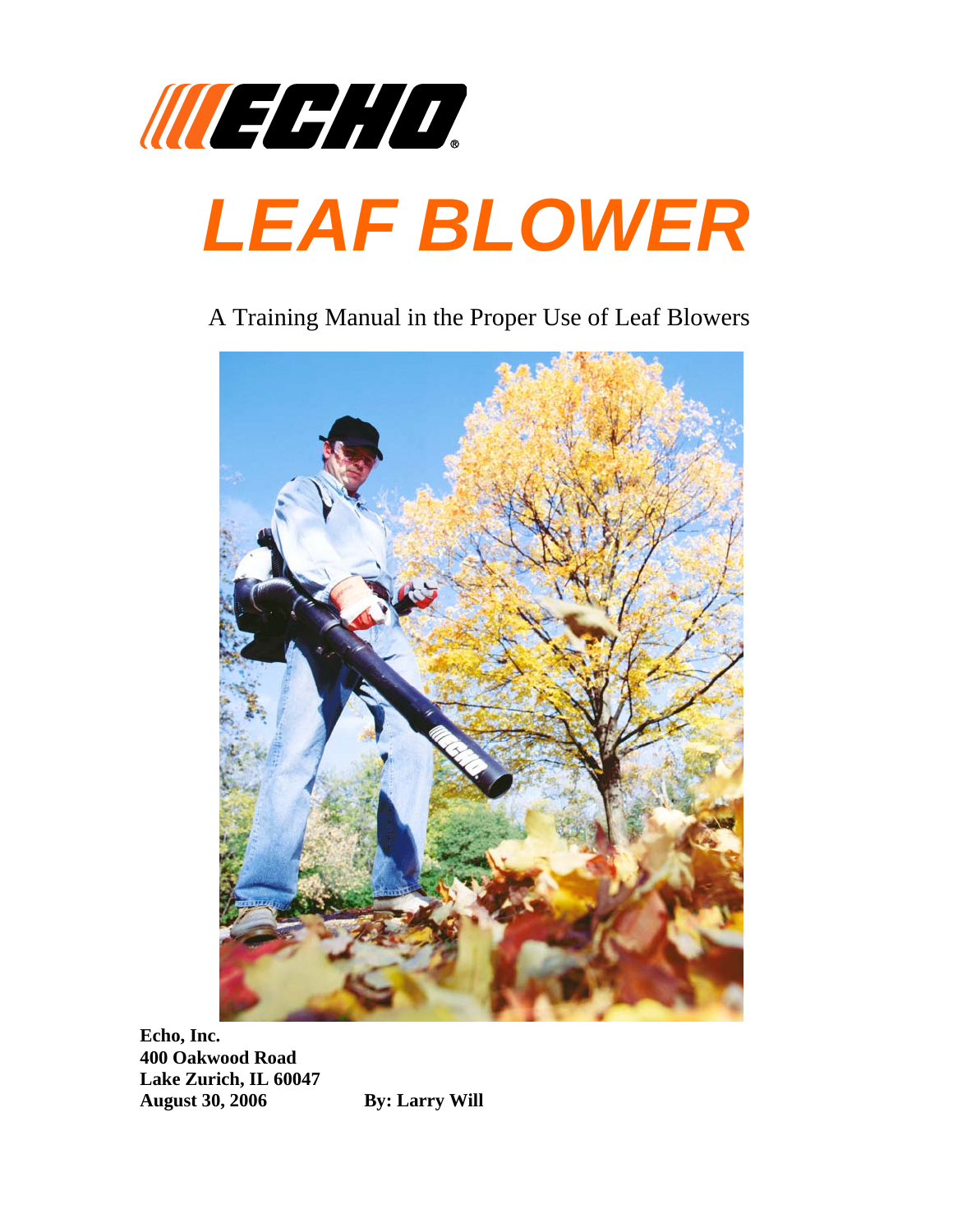| Table of contents                         | Page |
|-------------------------------------------|------|
| Introduction                              | 3    |
| The origin of the leaf blower             | 4    |
| Leaf blower use                           | 4    |
| How serious is the leaf blower problem    |      |
| Leaf blower concerns                      |      |
| Leaf blower ordinances                    |      |
| Leaf blower improvements                  |      |
| Guidelines for proper leaf blower use     |      |
| Guideline #1Be considerate                | 9    |
| Guideline #2Observe noise ordinances      | 10   |
| Guideline #3Run at part throttle          | 10   |
| Guideline #4Use only one blower at a time | 10   |
| Guideline #5Minimize dust                 | 11   |
| Guideline #6Never deliberately blow dust  | 12   |
| Guideline #7Replace your old leaf blower  | 12   |
| Summary                                   |      |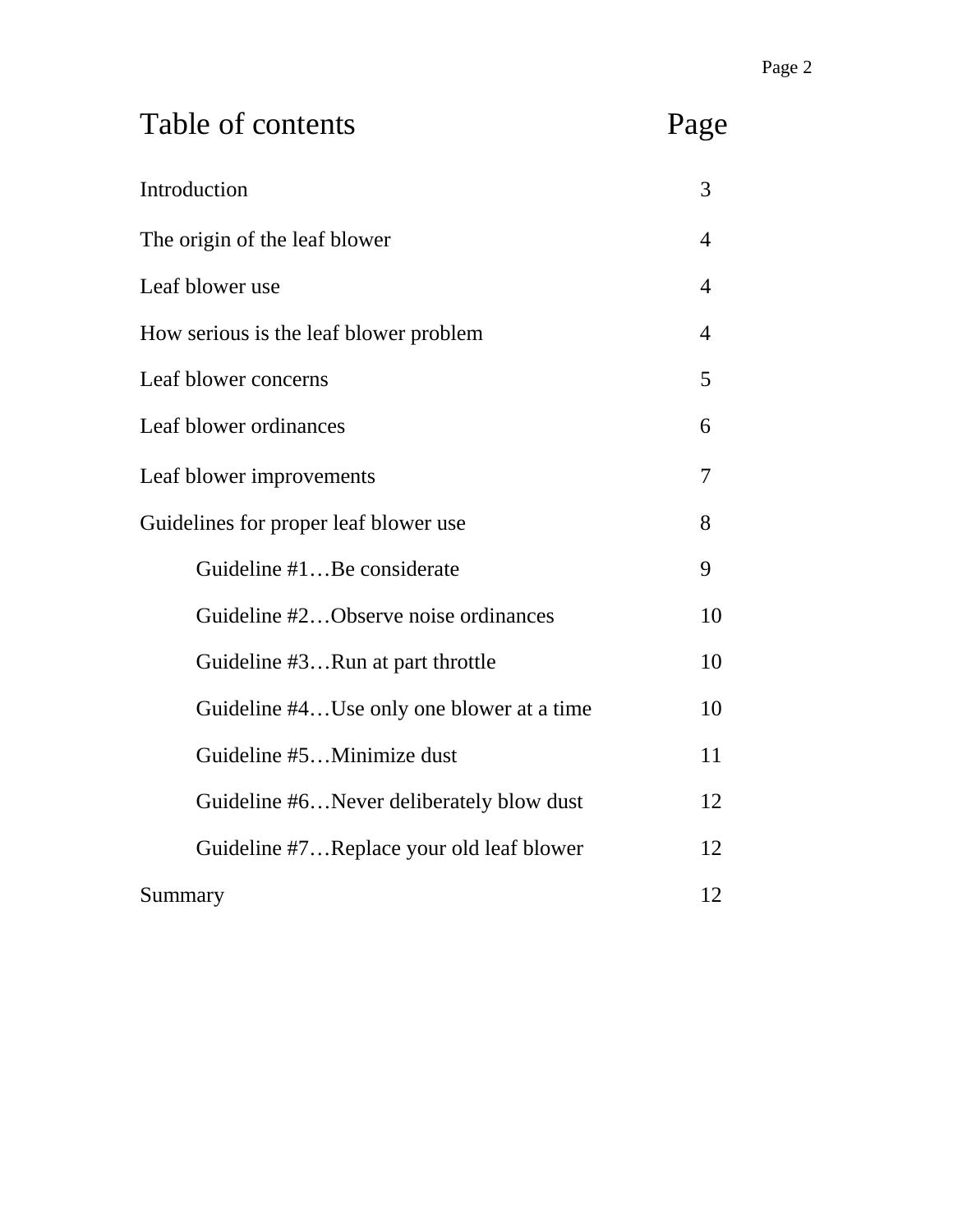#### *Introduction:*

A great deal is being said about leaf blowers these days and much of it is negative. That is, a vocal few have done everything they can to control and in some cases ban the leaf blower. The stated reason is noise! Landscapers respond that they would not be able to remain in the lawn care business without a leaf blower, because it would take too long to do their final cleanup. Thus, profits would be severely impacted.

The leaf blower has been in the spotlight, under the microscope so to speak, and has been singled out from all other forms of industrial equipment as being too loud. There are many other commercial and industrial machines or devices that make excessive noise yet suffer no objections from those that must listen to them. You can read about the leaf blower in the newspaper, see it on TV and even in movies, nearly always in a negative light. In some communities, city councils are talking about creating ordinances to eliminate leaf blowers. It can't be simply the volume that irritates. There must be more to this story than just the number of decibels emitted.

One primary factor in the leaf blower issue is none other than the operator himself. Some are uninformed, untrained or inconsiderate. As with everything, there is a right and wrong way to use a leaf blower. It is not always the right tool for the job.

The time of day one has to endure the sound, early morning or late in the evening, is often mentioned as being a problem. Some hate the way the engine is throttled up and down repeatedly. Maybe it is the proximity to a bystander and the rapid movement of air that irritates. It could even be what it does to a pet that pushes people to the limit of their tolerance, making dogs bark for example.

There is something to be said about the type of sound that a blower generates. It has to do with sound quality. Older blowers do tend to whine, which can be as difficult to ignore as a crying baby. Even at a moderate volume, this can be an issue.

Some say it is exhaust pollution or the dust that is kicked up by the airflow that is unacceptable.

So now you know that there is more than one reason why leaf blowers are considered irritating. It makes sense that it is more than just volume. Because of the mounting objection to leaf blowers, something had to be done to address this issue.

Echo has taken notice and has done many things to minimize if not eliminate the unwanted blower attributes. Part of this manual will point out what the physical improvements to leaf blowers are and what the facts are concerning dust, exhaust emission and noise, but the rest of this pamphlet talks about you, the operator.

In this guide you will learn the proper way to operate a leaf blower so as to avoid irritating your neighbor or a bystander. It will illustrate what the complaints are and what can be done to eliminate them. Finally, it will show you what could happen if leaf blower issues and community complaints are ignored.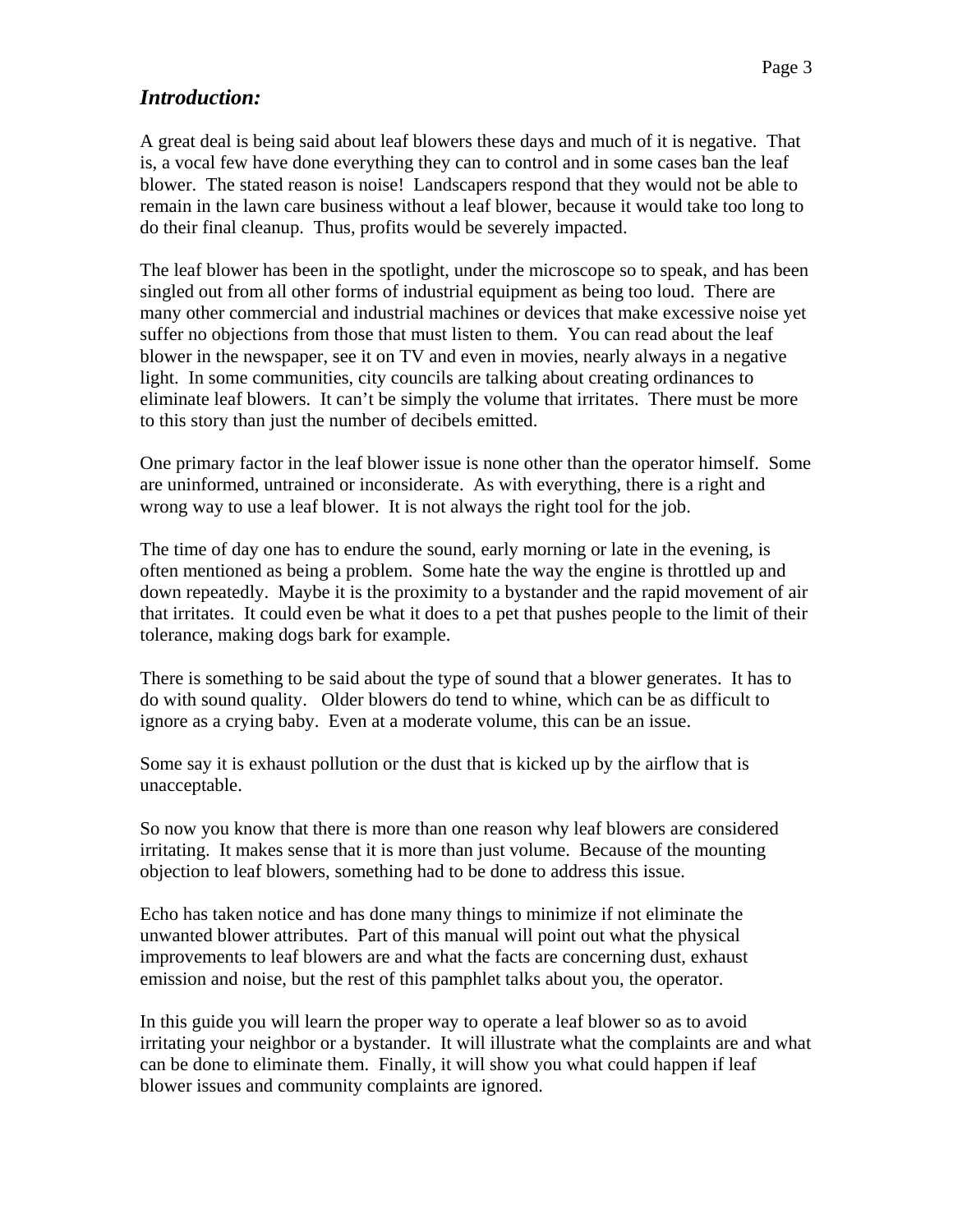## *The origin of the leaf blower:*



The leaf blower has been around for more than 35 y ears. The original blower was designed to spread fertilizers and pesticides over grain fields and fruit trees. A container was mounted above a centrifugal fan as the source for the chemicals that would be disbursed evenly over the area. Versions of this product are still in use today. Echo's name for this device was and is the "Duster-Mister". It was discovered, back in the 1970's that this blower, less the chemical container, would make an excellent leaf blower, which of course is where it got its name.



## *Leaf blower use:*

Today, there are many uses for the leaf blower, including the cleaning of driveways and sidewalks after cutting the grass and the removal of debris from parking lots, sports arenas, city parks and construction sites. It quickly became an important cleanup tool, saving time over alternative methods. It turns out that this product does a far better job than a rake or broom and at far less cost due to the speed in which it can clean up an area. The Department of Public Services for the City of Coronado, CA conducted a test comparing brooms to leaf blowers. To clean the perimeter sidewalk of a downtown park with a broom took 80 minutes where it took only 6 minutes to clean with a blower. The leaf blower has become indispensable. Clearly, it is not just a leaf blower. It is an allpurpose outdoor clean up tool.

**Note:** *A leaf blower is NOT intended for use on gravel driveways, dry dirt or other potentially dusty surfaces.* 

### *How serious is the leaf blower problem?*

In recent years, there have been several cities around the United States that have taken steps to regulate blowers. In 1998, the city of Los Angeles passed an ordinance that prohibits the use of leaf blowers within 500 feet of a personal residence. There have been other attempts at banning in both large and small cities, but so far, most have failed. They either didn't get passed by the city council or after passing, could not be enforced. Still banning can be a serious problem depending on the penalty associated with violating the ban and the persistence of the local police force.

Powerful entities have looked into banning blowers. In 2000, the California State Legislature instructed the California Air Resources Board (CARB) to conduct a study on the environmental impact of leaf blowers based on information and test results available at the time. The report from this study made a clear statement that there are many individuals, organizations and municipalities deeply bothered by the leaf blower.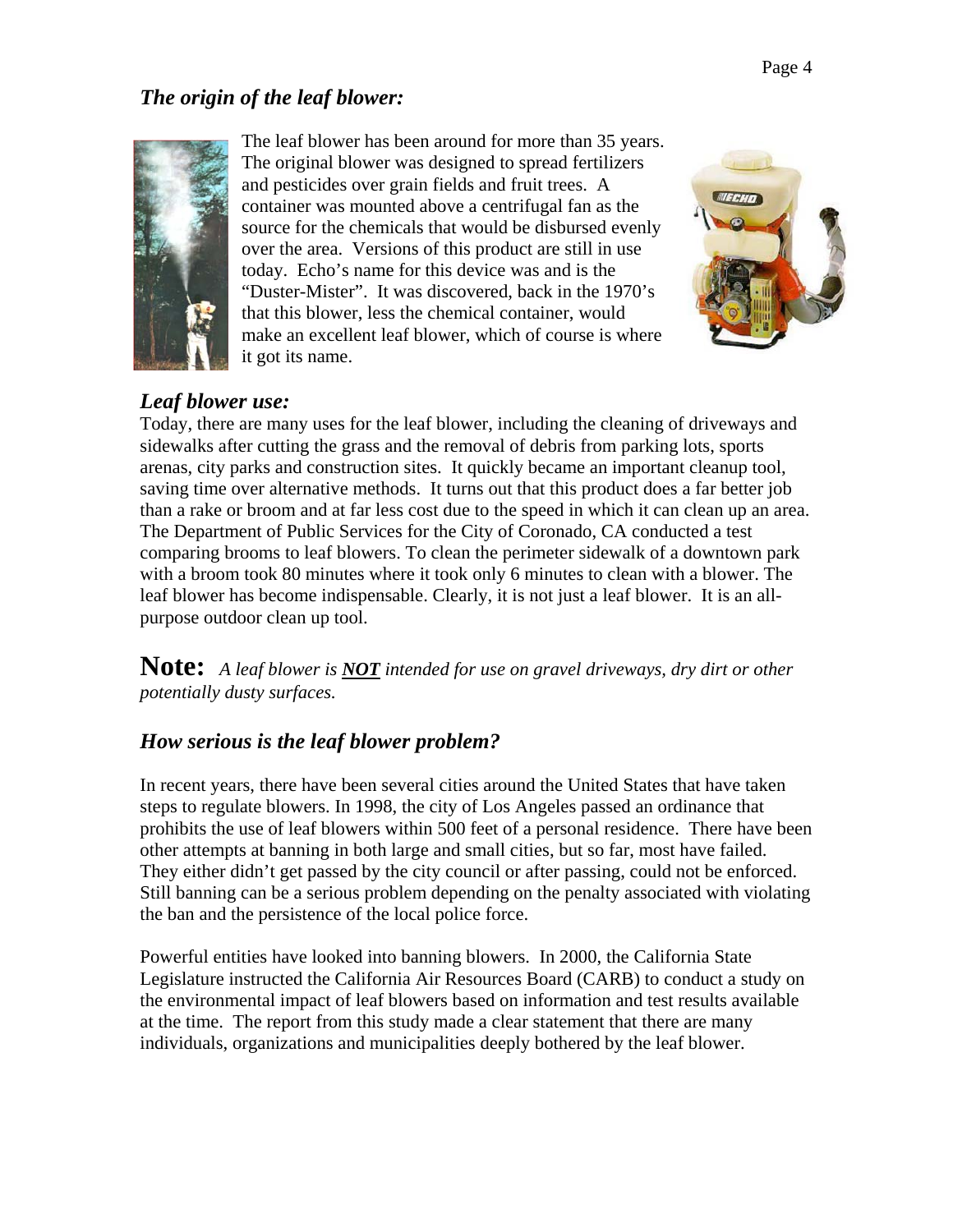However, factual information was not available at the time to conclude one way or the other if leaf blowers are detrimental to the environment or hazardous to anyone's health. Since then, there have been reputable studies that prove leaf blowers to be benign.

The San Joaquin Valley Air Pollution Control District commissioned Dennis Fitz of the University of California at Riverside to study the potential for leaf blowers to generate dust. His published results show that the amount generated is actually insignificant. Comparing data compiled in the San Joaquin Valley, daily driving of automobiles generates 100 times more dust than leaf blowers. Interestingly enough, Mr. Fitz also proved that even brooms generate more dust than blowers because they dislodge caked dirt that a leaf blower leaves behind.

The Water and Power Department in Los Angeles spent millions on the design of an alternative battery powered leaf blower. They thought this would be the answer to leaf blower noise. It never made it to production. Performance was inadequate and couldn't compare with gasoline-powered units. But this is still disturbing because the next attempt, should there be one, could be successful and better performing gasoline powered blowers could be displaced.

There are several non-governmental organizations springing up around the country that are strongly opposed to the existence of the leaf blower. Their greatest influence has been in California, but because these groups use the Internet and influence columnists, there is talk about banning blowers all over the country. Even in foreign countries such as in Germany and Australia, leaf blowers have become a notable issue.

These activities should serve as a wakeup call. If ignored, bans could impact the future existence of the leaf blower and the livelihood of the landscape contractor.

### *Leaf Blower Concerns:*

What are the actual concerns that make so many people upset about the leaf blower?

The primary issue is the sound that is generated by leaf blowers, typically in residential areas. It is the "noise". Most people just think a leaf blower is loud and complain only about that without understanding what the total problem really is. The whining sound typical of older designs also tends to irritate people. The sound of a leaf blower is historically uncomfortable to listen to.

There is also concern about **when** leaf blowers are used. There are many things one would rather not have to listen to after 8:00 PM or before 7:00 AM. Not surprisingly, the leaf blower is one of these.

Many operators do not know how to properly use a leaf blower. As with everything, there is a right way and a wrong way to use a blower and it is not always obvious. For example, because blowers at an idle are quieter than when run at high speeds, large blowers should rarely be operated at full throttle in a residential area.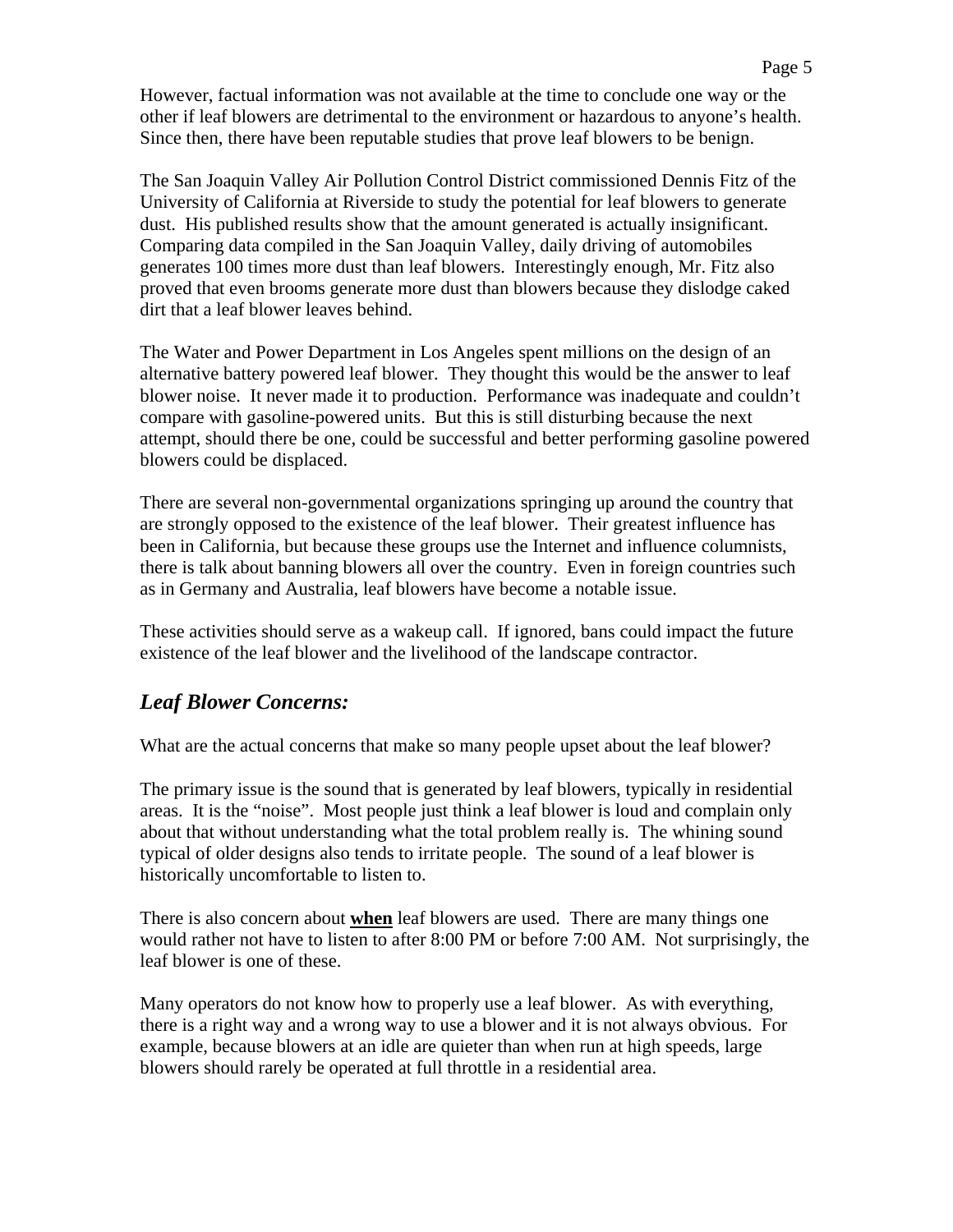Also, care should be given as to where debris is blown. It is imperative that the operator be courteous and conscientious.

Complaining on the basis of noise alone has not resulted in the kind of support needed to result in blower ban legislation as anti-blower activists had hoped. They had to expand their argument from a mere noise complaint, which is only a harmless irritation, to a potential health hazard. The result is their focusing on engine exhaust emission and the generation of dust. Intuitively, after listening to their argument, people tend to believe that blowers might be hazardous to your health, which helps their case. Of course, this has no foundation in fact, as the CARB report and others have indicated.

Exhaust emission was a problem many years ago, but not any more. Emissions have been reduced up to 90% to meet new stringent government Standards. Comparing actual emissions from a car to a leaf blower over the course of time, automobiles are considerably worse than leaf blowers. Think about it. Most households with one automobile run a tank of gasoline per week through a car (18 gallons on average) while a leaf blower's fuel consumption is measured in ounces per week, per household.

Test results show that dust is insignificant compared to other common sources as was proven by the University of California study for the San Joaquin Valley Air Pollution Control District mentioned earlier in this pamphlet.

There have been many efforts to place a "black cloud" over leaf blowers. Supporters of this view are truly disturbed by the seemingly loud; mostly irritating sounds generated by blowers and they feel compelled to do something about it. In their zeal, they are using every argument possible to paint the blower as an evil and unnecessary landscaping tool. Often they find someone that said something unflattering about the blower and then they quote this person as if what he said was fact. Although their argument is mostly anecdotal and unsubstantiated, this type of propaganda serves to reinforce those that are considering banning leaf blowers in other communities. You can find comments such as these on several web pages compiled and financed by dedicated and determined anti-leaf blower activists.

### *Leaf Blower Ordinances:*

It should be pointed out that there really is no reason to create an ordinance to control blowers since by attrition; excessively noisy blowers will eventually disappear. New designs are inherently quieter. However, since this argument is often not accepted, one should consider the ramifications of introducing a leaf blower noise ordinance.

To begin with, the police will be expected to enforce this unenforceable law. The truth is, landscapers do not want to give up their leaf blower. In fact, where there is a ban such as in Los Angeles, many would rather risk paying the fine than have to use a time consuming and labor intensive broom or rake. The reason is obvious. It just takes too long. In most cities, an ordinance banning blowers has changed law-abiding citizens into clever violators. Most important, banning is not the answer!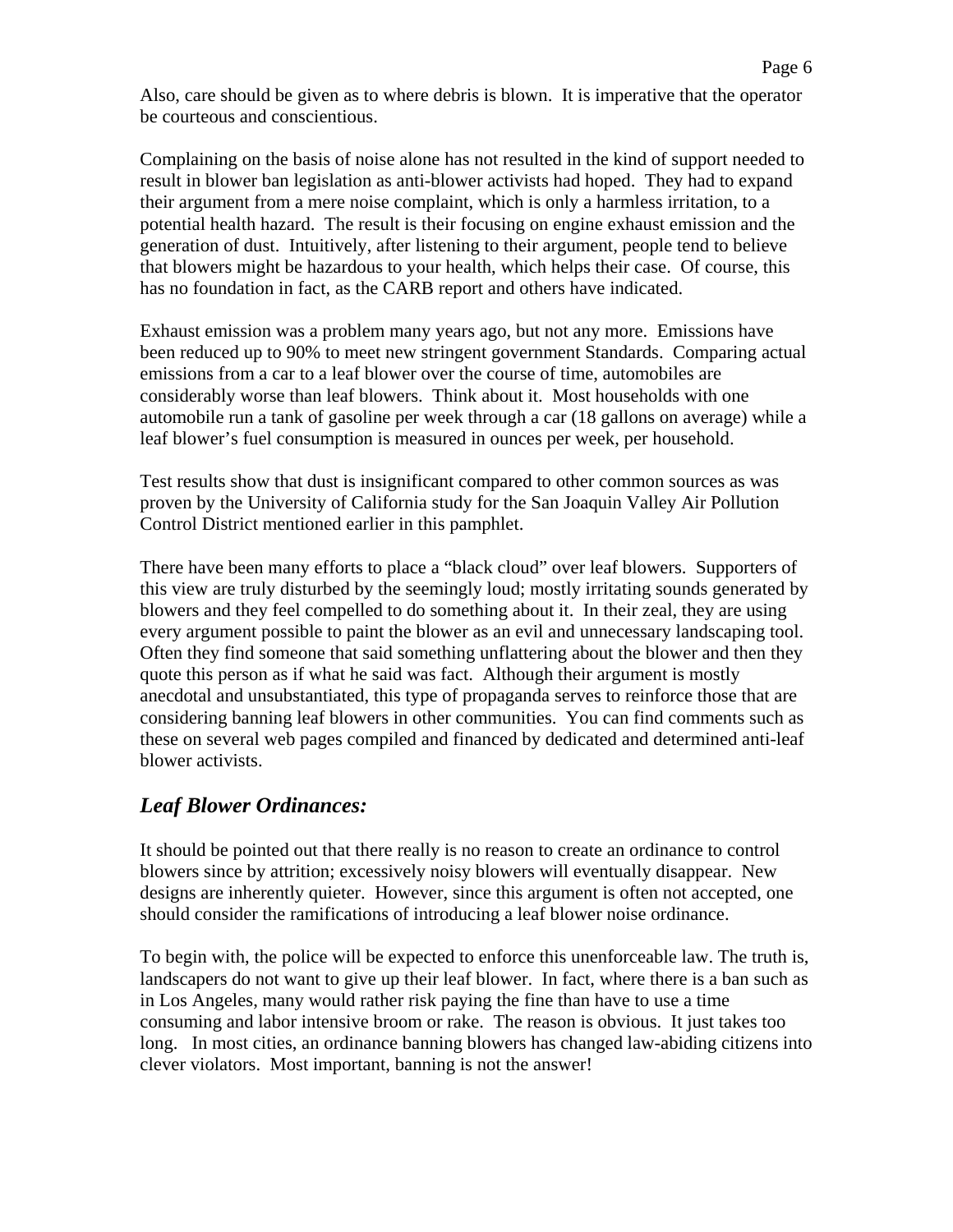If the ordinance is volume or sound magnitude limiting, sound meter readings turn out to be unreliable when taken by an untrained individual, which leads to disputes. Catching violators usually depends on receiving complaints and by the time the police arrive, the violator is nowhere to be found. And then there is priority. Should the police respond to a noise complaint or a domestic disturbance? What if there is a traffic accident, one with injury? And what about the cost of enforcement?

If there must be an ordinance, here's one that works. Require landscapers and homeowners to use only "Quiet" leaf blowers. What is a "Quiet" blower? It's one that is at least 70 dB(A) or less according to the ANSI Standard, B-175.2. Sixty-five is better, but really not necessary in most cases since the whine generated by the fan is no longer an issue. This type of ordinance is easy to enforce and therefore complied with voluntarily by landscapers. Why? **Because the manufacturer marks "Quiet" leaf blowers with its sound level per the industry Standard.** This allows the police to simply stop and look at the product at any time convenient to them, in order to catch violators. No need to wait for a complaint. No need to rush across town to catch a violator in the act.

#### *Leaf blower improvements:*

Echo Incorporated has taken the lead in the industry and has not been sitting by idly while anti-blower advocates complain about blower "noise". Engineers met with these activists to understand the problems created by leaf blowers and have been working to improve sound levels and sound quality to a point that is no longer perceived as an irritation. An innovative approach to leaf blower noise has resulted in the quietest leaf blower products in the industry. Sound levels have been systematically lowered from 77  $dB(A)$  per the ANSI B175.2 Standard, to 65 dB(A) for a 75% reduction in sound intensity.

Typical changes include adding silencers to the air intake, modifying mufflers, incorporating special vibration resistant materials, changing the shape of the fan and fan housing, adding sound barriers and absorbing foams and improving vibration isolation.

#### *Note: For every 6 dB(A) reduction in sound, the sound intensity is reduced by 50 % or half.*

Echo is the **leader** in the production of quiet blowers. Even their largest blower, the PB-751 is three dB(A) quieter than older designs.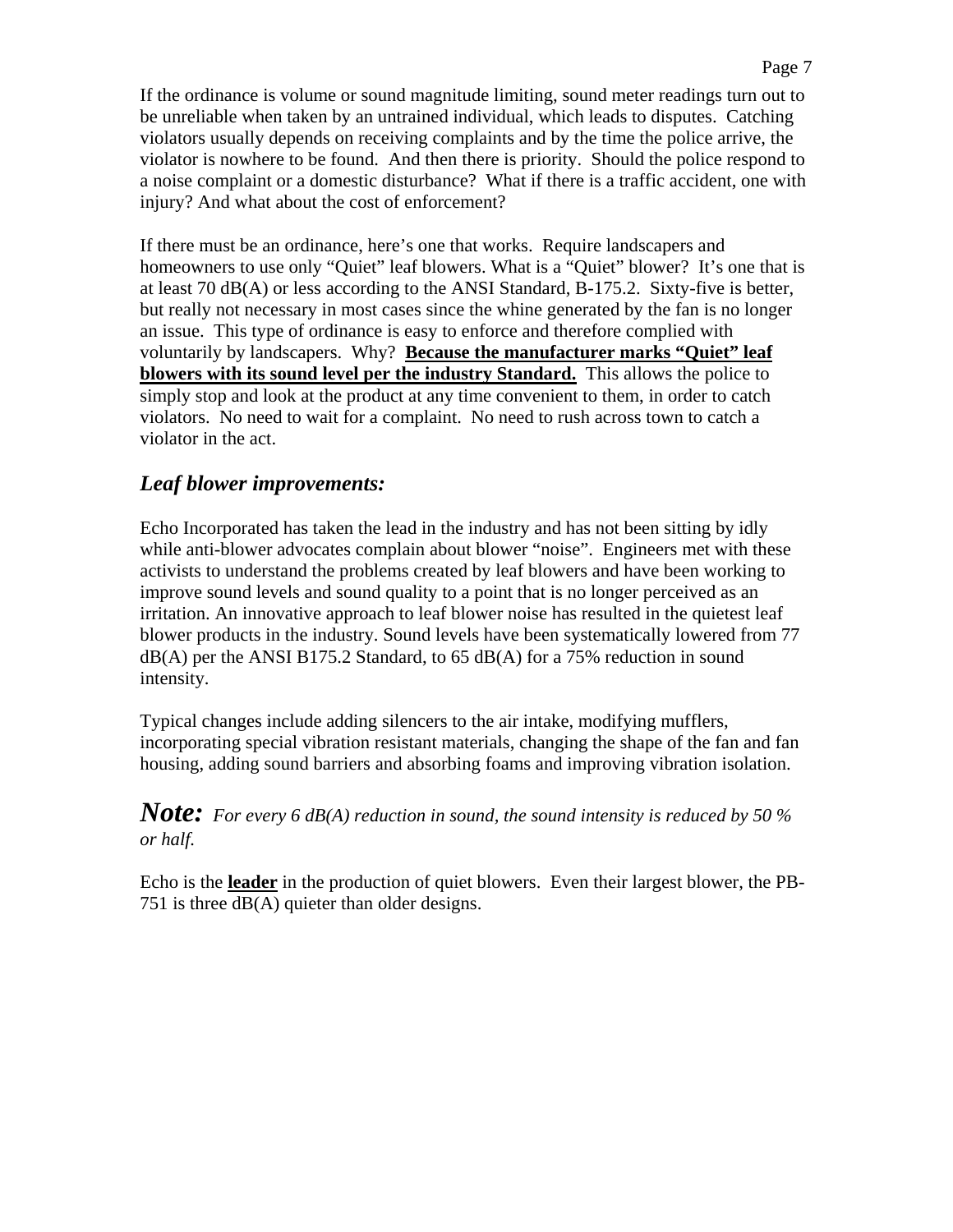Blowers pictured below are 65dB(A):



PB-200 PB-230LN PB-260L PB-460LN

Echo offers many sound reduced blowers:

| <b>MODEL</b>   | dB(A) | <b>MODEL</b>    | dB(A) |
|----------------|-------|-----------------|-------|
| PB-200         | 65    | <b>PB-460LN</b> | 65    |
| PB-210         | 65    | PB-610          | 72    |
| <b>PB-230L</b> | 65    | PB-620          | 72    |
| <b>PB-260L</b> | 65    | PB-651          | 74    |
| PB-403         | 71    | PB-751          | 74    |
| PB-410         | 72    |                 |       |

*Note: Not only has the sound level been reduced by more than half, but also the sound quality of leaf blowers has been improved. On many new designs, the high-pitched whine or siren effect has been virtually eliminated. It's all in the design of the fan and fan housing.* 



#### *Guidelines for proper leaf blower use:*

The primary solution to solving the leaf blower noise problem, after improving leaf blower design, is operator education. People must be made aware of the issues and become sensitive to the bystander's complaint. Once trained, the conscientious operator should help others to understand how to avoid generating complaints. The trained operator can even help in the organization of additional training programs within their own company and community. If at the present time there is no leaf blower sound or noise related issue in your area, that is the best time to implement the following guidelines. In other wards, prevent the problem before it gets started. Once it reaches the point of pending legislation to control leaf blowers, it can be very difficult to reverse the trend. The leaf blower noise issue is best resolved at the source and before it becomes a problem.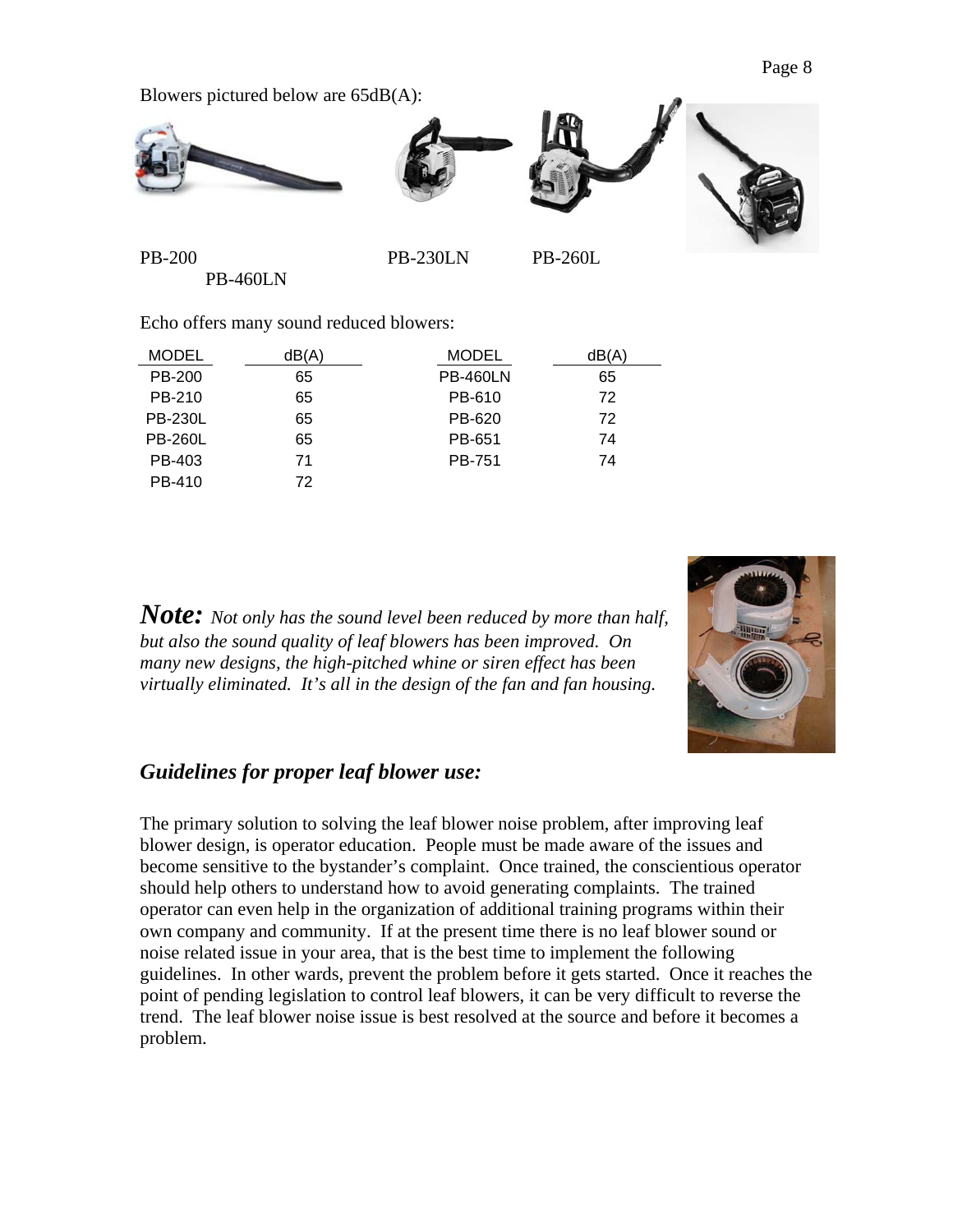#### **Guideline #1.**

#### **Always be considerate of bystanders and adjoining property.**

Debris should never be blown in the direction of people. No one wants to be pelted by particles of sand and debris. It can take one's breath away. It is almost a certainty that there will be a complaint. People have been known to become hostile. Some see it as a type of assault and have even called the police.

On the other hand, a neighbor or passerby will smile back at you when you idle down your blower and point the nozzle away. They usually realize that you are only doing your job and will give you credit for being courteous.

Respect other people's property. Do not blow material at automobiles or on neighbor's lawns and driveways. This could start retaliatory action. They may blow it back… with interest.





Watch out for open windows and doors. Pointing the blower someone's home, but it directs and increases the noise they must nozzle at or toward an open door will not only send debris into endure. Why call attention to what you are doing. Close the door.

Keep in mind that it is not only the neighbor and passerby that deserves consideration. If you are working on someone's property as a contractor, you should always be considerate of the owner, his or her property and everyone living there. Being inconsiderate here is a sure way to lose your contract.

The best practice is to be aware of who is around you at all times and know where the debris is being blown. Always be considerate, courteous and conscientious.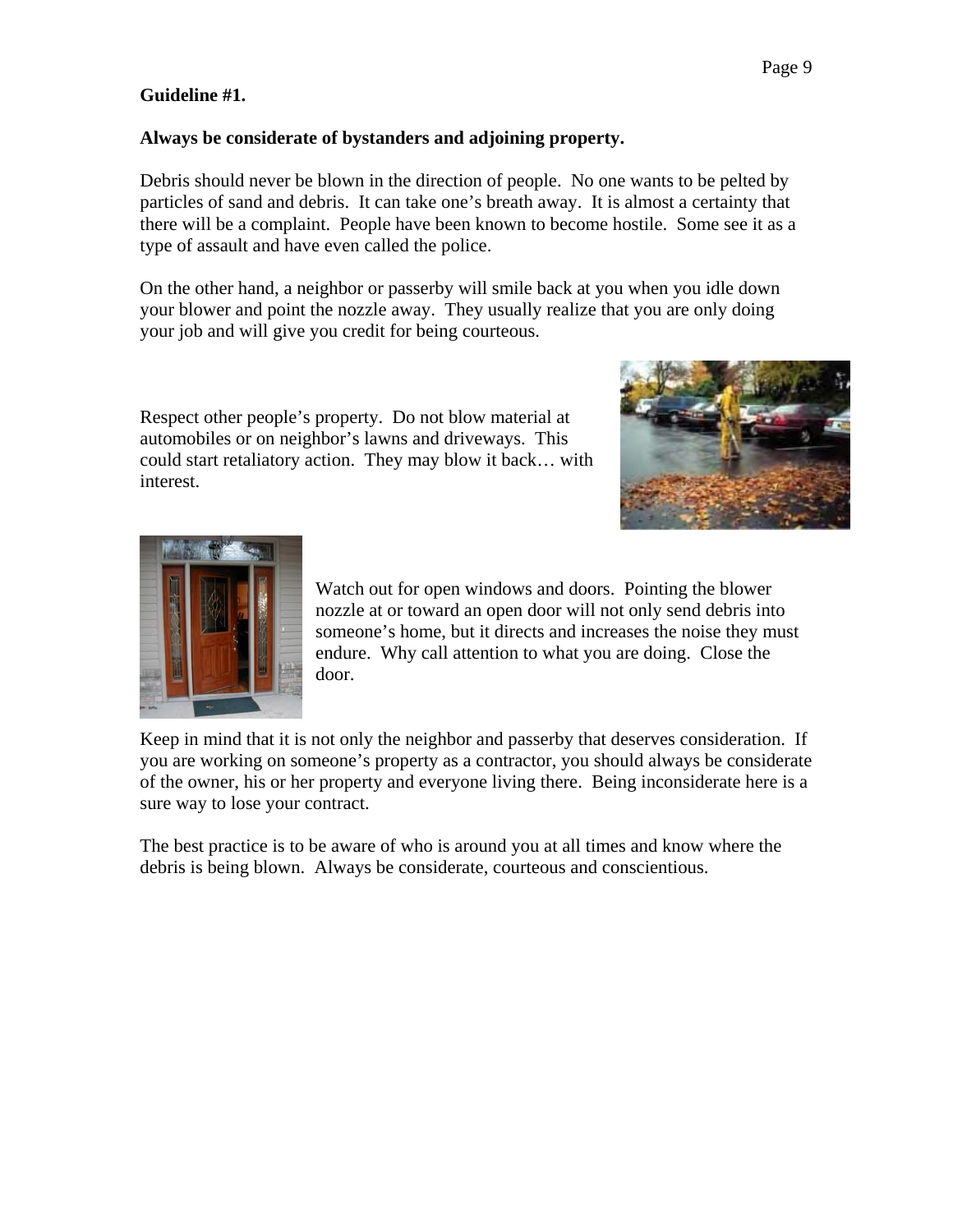#### **Guideline #2**

#### **Know and observe your local noise ordinances.**

Sometimes, there are local ordinances in place to limit blower use to certain hours of the day and days of the week. As an operator, you should be aware of these times and make sure you do not violate them.

Even if there are no designated hours for blower use, common sense should prevail. Do not create a problem by using leaf blowers late in the day or very early before people are normally up and about.

#### **Guideline #3**

#### **Run blowers only at the revolutions per minute (RPM) needed.**

Only run the blower at throttle settings necessary to do the job. Rarely does a large backpack blower have to run at full throttle in a residential area. The faster the engine runs, the louder it will be and the more irritating the whine will be (older blowers).

#### **Guideline #4**

#### **Avoid using more than one blower at a time.**

Two blowers will probably do the job in half the time, but rarely is it necessary. One exception may be when moving large piles of leaves during fall cleanup. This condition is seasonal and normally will not upset anyone because people

understand that this is not an ongoing practice. Never the less, if possible, use only one blower.

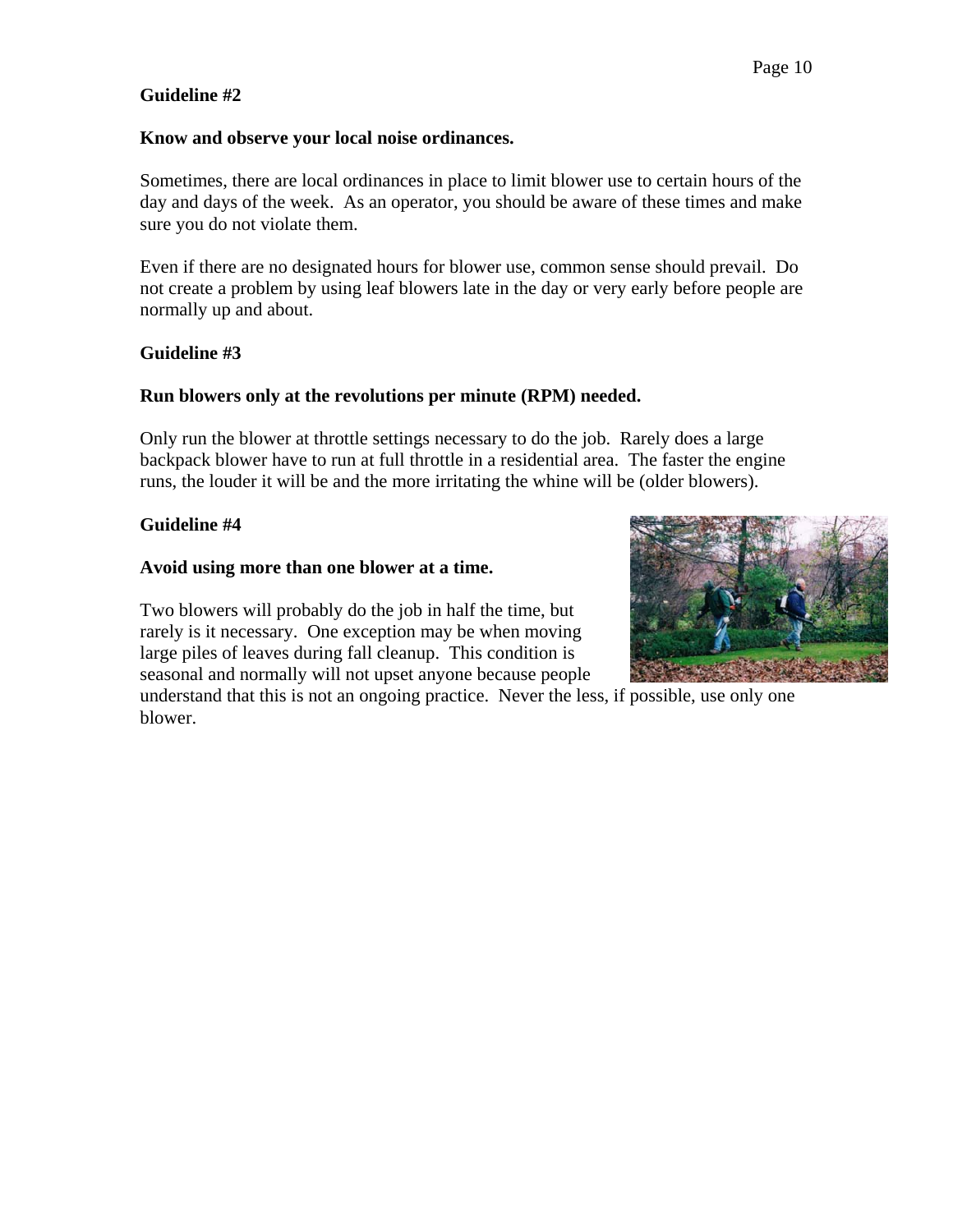#### **Guideline # 5**

#### **Minimize dust during normal cleanup operations.**

There is a logical, yet incorrect conclusion that leaf blowers generate vast amounts of dust. Of course, they can, but when used properly, they contribute very little to the particulate matter in the air. It is all in the way one holds the nozzle and the amount of air generated.

To begin with, one should ensure that whatever dust is created should not be allowed to travel toward any nearby person or neighboring property. Understand



that there are **times** when the blower simply should not be used. The job should be performed at a time when no one is around or when the prevailing wind is in a favorable direction.

To minimize the generation of dust, hold the nozzle above the ground and at a distance from the debris such that the airflow at the ground is **only** sufficient to move the material you want moved. In dusty areas and when using larger blowers, the nozzle must be held even higher above the ground with an aiming point farther away from the operator. Air velocity is what dislodges the material to be moved and air volume is what keeps it suspended once it is in the air. Practice this by starting with the nozzle well above the ground and then lower it to where it picks up the debris but not the dust.

You may think that dust is very light and easily lifted into the air. In reality, it is very heavy per unit volume. A good example is cement dust. One cubic yard of concrete is 1000 pounds heavier than one cubic yard of sand, yet because the particles of cement are very fine, a leaf blower can lift them if enough air movement is applied. A leaf, a blade of grass or a paper cup, on the other hand, has a weight or density hundreds of times lower than dust. One can find the correct airflow speed and volume to move only the leaf and not the dust with only a little practice.

The measured and published velocity of any commercial leaf blower is the highest value one can measure. That means it is measured at the end of the nozzle. The actual velocity at the ground can be much less without slowing the engine. The airflow speed falls off rapidly as it travels away from the nozzle and spreads out over a wide area. Skilled blower operators direct only enough air to move the unwanted debris, controlling the velocity, volume and position of the nozzle to avoid kicking up any dust.

The concept of a larger blower generating more dust is incorrect. Large blowers are intended for cleaning large areas and can be handled in such a way that very little dust is generated. It takes practice to do this, but it can and must be learned to avoid this complaint.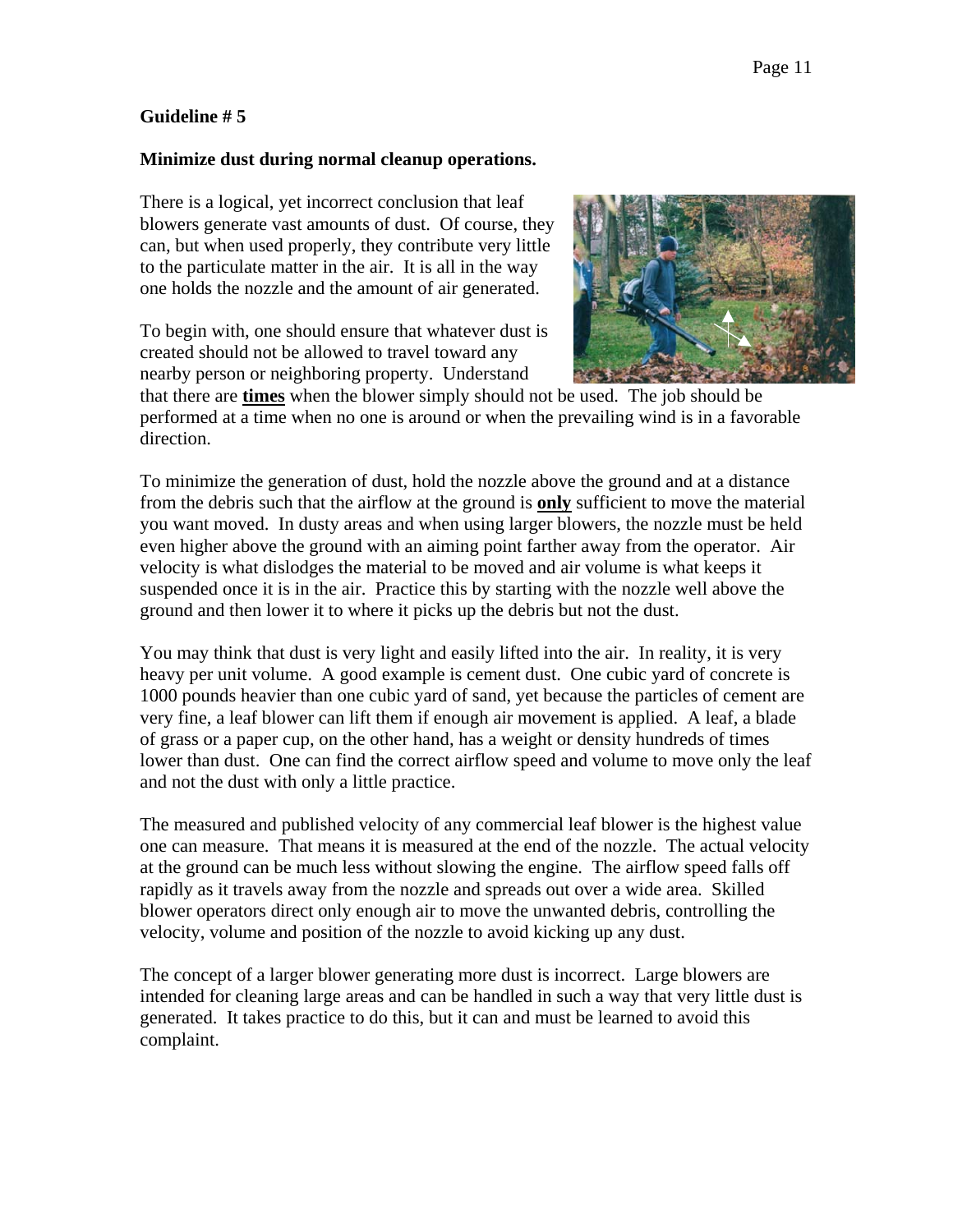#### **Guideline #6**

#### **Never deliberately use a leaf blower to move dusty materials.**

On occasion, the leaf blower is used to clean extremely dusty materials. A leaf blower, any blower, is not the proper machine for this job. It must be understood that there are occasions when the leaf blower is simply the wrong tool.

Heavy concentrations of gravel, construction dirt, plaster dust, pulverized cement, concrete dust and dry garden topsoil should never be moved with a leaf blower because these materials have excessive amounts of dust particles that **will** become airborne. In a residential area, this type of debris should be cleaned up with vacuums or with power brooms having water injected to control the dust. Even using a hand broom is incorrect for this job. Sometimes only a garden hose (water) will do the job courteously and safely.

#### **Guideline #7**

#### **Replace your old leaf blower with a new low noise blower.**

There have been many changes in the design of leaf blowers resulting in a much quieter and less irritating product. See your local Echo dealer for the finest products available and do your part to eliminate the complaint generated by inconsiderate use of old noisy leaf blowers.

#### *Summary:*

The leaf blower issue is noise. Here are the main steps one should take to avoid irritating people when using a leaf blower:

- Purchase and use new quiet leaf blowers
- Run blowers at part throttle whenever possible
- Be a considerate and courteous operator
- Avoid generating dust
- Use only one leaf blower at any given time
- Know and observe leaf blower ordinances
- Do not use leaf blowers late in the evening or early in the morning